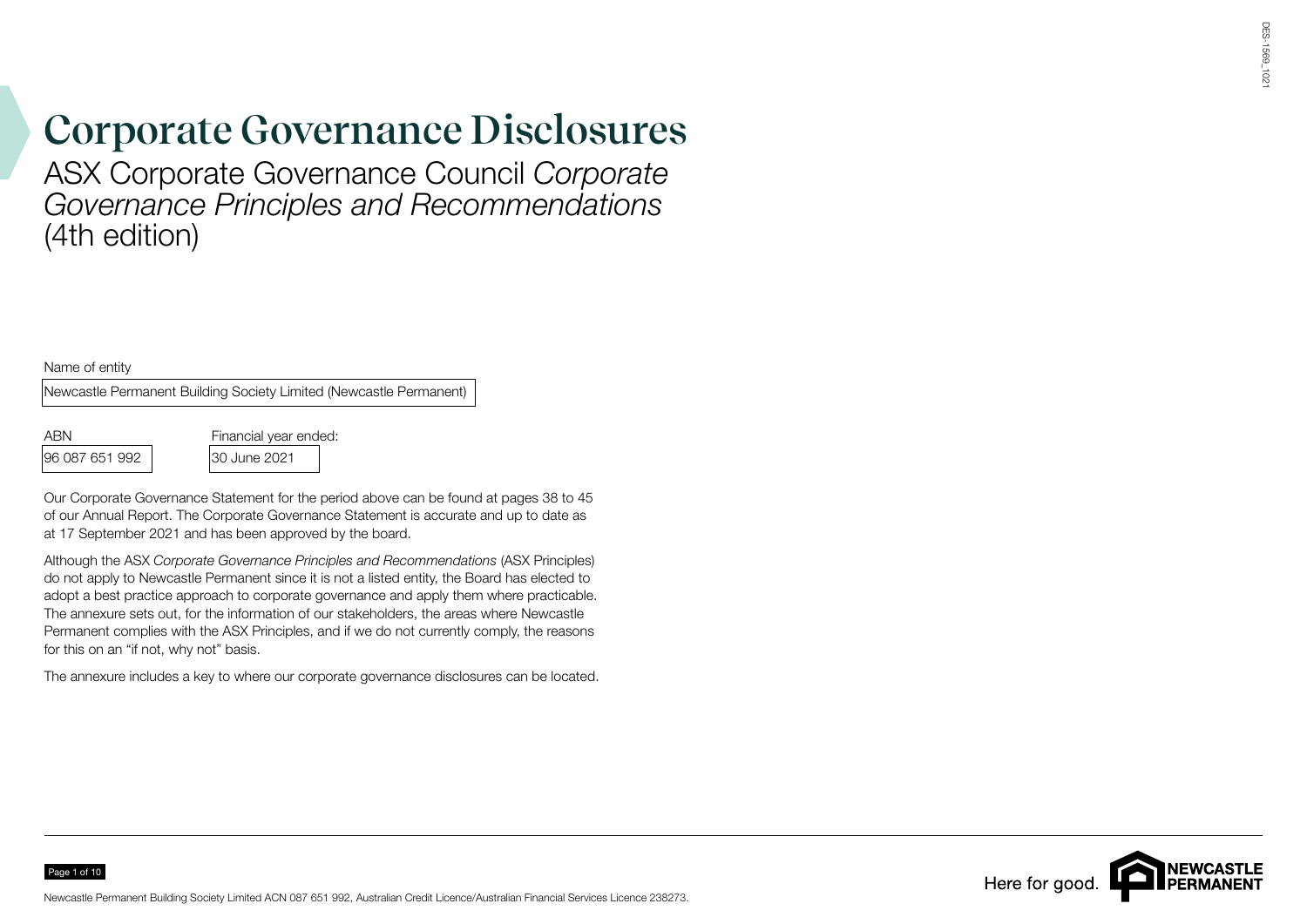## ANNEXURE – CORPORATE GOVERNANCE DISCLOSURES

| Corporate Governance Council recommendation |                                                                                                                                                                                                                                                                                                                                                     | Where a box below is ticked, <sup>1</sup> we have followed the<br>recommendation in full:                                                            | Where a box below is ticked, we have NOT followed the<br>recommendation in full. Our reasons for not doing so are: |
|---------------------------------------------|-----------------------------------------------------------------------------------------------------------------------------------------------------------------------------------------------------------------------------------------------------------------------------------------------------------------------------------------------------|------------------------------------------------------------------------------------------------------------------------------------------------------|--------------------------------------------------------------------------------------------------------------------|
|                                             | PRINCIPLE 1 - LAY SOLID FOUNDATIONS FOR MANAGEMENT AND OVERSIGHT                                                                                                                                                                                                                                                                                    |                                                                                                                                                      |                                                                                                                    |
| 1.1                                         | A listed entity should have and disclose a board charter<br>setting out:<br>the respective roles and responsibilities of its board<br>(a)<br>and management; and<br>those matters expressly reserved to the board and<br>(b)<br>those delegated to management.                                                                                      | and we have disclosed a copy of our board charter at:<br>$ \mathbf{X} $<br>newcastlepermanent.com.au/about-us/directors-and-executive-<br>management |                                                                                                                    |
| 1.2                                         | A listed entity should:<br>undertake appropriate checks before appointing<br>(a)<br>a director or senior executive or putting someone<br>forward for election as a director; and<br>provide security holders with all material<br>(b)<br>information in its possession relevant to a decision<br>on whether or not to elect or re-elect a director. | $\boxed{\mathsf{X}}$                                                                                                                                 |                                                                                                                    |
| 1.3                                         | A listed entity should have a written agreement with<br>each director and senior executive setting out the terms<br>of their appointment                                                                                                                                                                                                            | $ \mathbf{X} $                                                                                                                                       |                                                                                                                    |
| 1.4                                         | The company secretary of a listed entity should be<br>accountable directly to the board, through the chair,<br>on all matters to do with the proper functioning of the<br>board.                                                                                                                                                                    | $ \mathbf{X} $                                                                                                                                       |                                                                                                                    |

<sup>&</sup>lt;sup>1</sup> Tick the box in this column only if you have followed the relevant recommendation i<u>n full</u>. Where the recommendation has a disclosure obligation attached, you must insert the location where that disclosure has been ma indicated by the line with "insert location" underneath. If the disclosure in question has been made in your corporate governance statement, you need only insert "our corporate governance statement". If the disclosure has made in your annual report, you should insert the page number(s) of your annual report (e.g. "pages 10-12 of our annual report"). If the disclosure has been made on your website, you should insert the URL of the web page w the disclosure has been made or can be accessed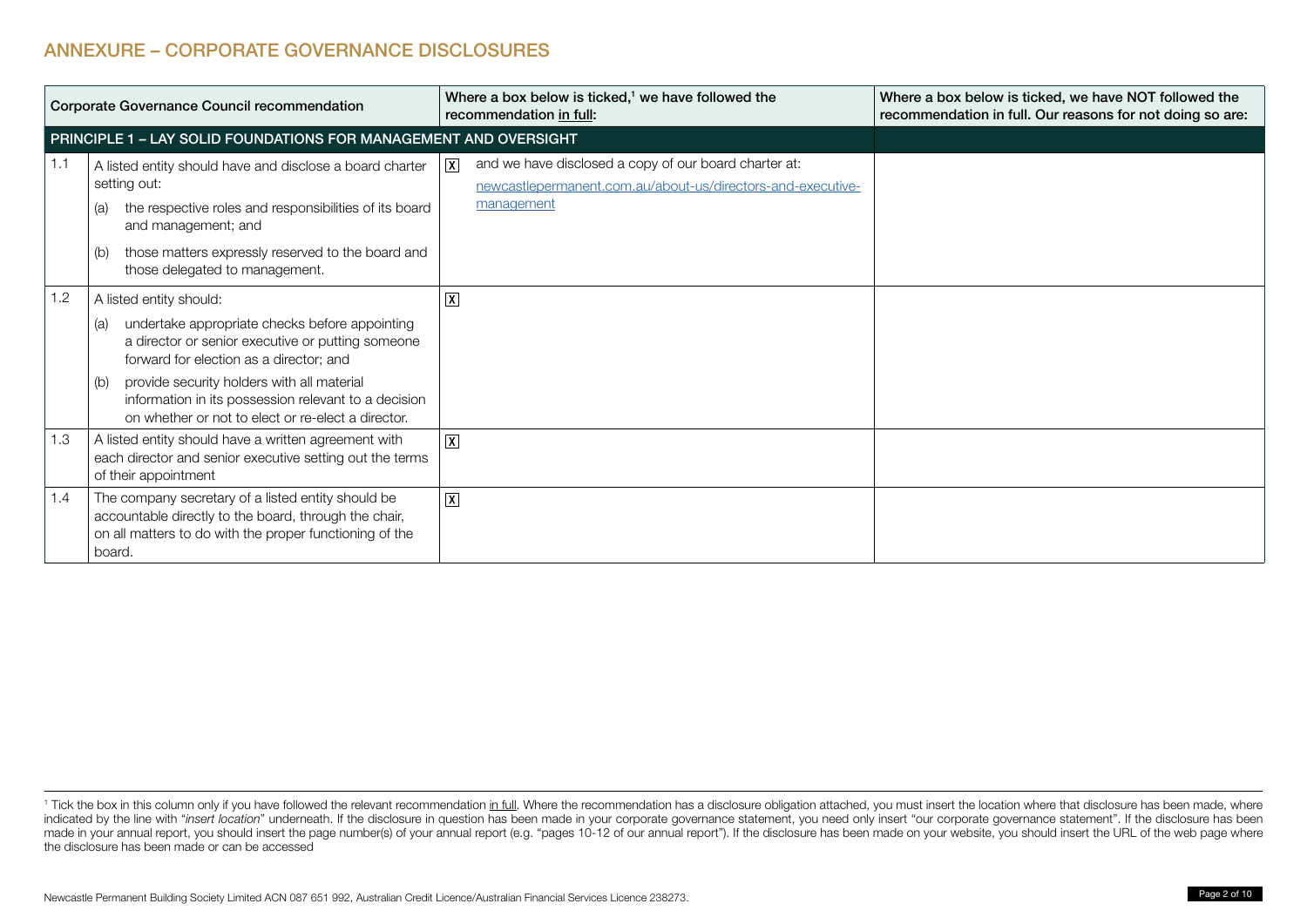| <b>Corporate Governance Council recommendation</b> |                                                                                                                                                                                                                                                                                                                                                                                                                                                                                                                                                                                                                                                                                                                                                                                                                                                                                                                                                                                                                                                                                                                                                                                                                                                                   | Where a box below is ticked, <sup>1</sup> we have followed the<br>recommendation in full:                                                                                                                                                                                                             | Where a box below is ticked, we have NOT followed the<br>recommendation in full. Our reasons for not doing so are:                                                                                                                                                                                                                                                                                                                                                                                                                                                                                                                                                                                                                                                                                                                                                                       |
|----------------------------------------------------|-------------------------------------------------------------------------------------------------------------------------------------------------------------------------------------------------------------------------------------------------------------------------------------------------------------------------------------------------------------------------------------------------------------------------------------------------------------------------------------------------------------------------------------------------------------------------------------------------------------------------------------------------------------------------------------------------------------------------------------------------------------------------------------------------------------------------------------------------------------------------------------------------------------------------------------------------------------------------------------------------------------------------------------------------------------------------------------------------------------------------------------------------------------------------------------------------------------------------------------------------------------------|-------------------------------------------------------------------------------------------------------------------------------------------------------------------------------------------------------------------------------------------------------------------------------------------------------|------------------------------------------------------------------------------------------------------------------------------------------------------------------------------------------------------------------------------------------------------------------------------------------------------------------------------------------------------------------------------------------------------------------------------------------------------------------------------------------------------------------------------------------------------------------------------------------------------------------------------------------------------------------------------------------------------------------------------------------------------------------------------------------------------------------------------------------------------------------------------------------|
| 1.5                                                | A listed entity should:<br>have and disclose a diversity policy;<br>(a)<br>through its board or a committee of the board<br>(b)<br>set measurable objectives for achieving gender<br>diversity in the composition of its board, senior<br>executives and workforce generally; and<br>disclose in relation to each reporting period:<br>(C)<br>(1) the measurable objectives set for that period<br>to achieve gender diversity;<br>the entity's progress towards achieving those<br>(2)<br>objectives; and<br>either:<br>(3)<br>(A) the respective proportions of men<br>and women on the board, in senior<br>executive positions and across the whole<br>workforce (including how the entity has<br>defined "senior executive" for these<br>purposes); or<br>if the entity is a "relevant employer"<br>(B)<br>under the Workplace Gender Equality<br>Act, the entity's most recent "Gender<br>Equality Indicators", as defined in and<br>published under that Act.<br>If the entity was in the S&P/ASX 300 Index at the<br>commencement of the reporting period, the measurable<br>objective for achieving gender diversity in the composition<br>of its board should be to have not less than 30% of its<br>directors of each gender within a specified period. |                                                                                                                                                                                                                                                                                                       | As set out in our Corporate Governance Statement,<br>$ {\boldsymbol x} $<br>Newcastle Permanent has a Board Diversity Policy and<br>a balanced gender representation on the Board with<br>5 (of 7) female Directors. The Board Diversity Policy<br>includes the measurable diversity objective that the Board<br>has adopted which, at the current time, is to maintain<br>a balanced gender representation at Board level of a<br>minimum of two Directors, and not less than 25% of the<br>Board composition overall, of each gender on the Board.<br>While women make up 55% and 75% of Newcastle<br>Permanent's managerial and non-managerial workforce<br>respectively, our formal approach to promoting and<br>measuring diversity across the organisation will continue<br>to be developed over the coming years under our<br>Environment, Social and Governance (ESG) Framework. |
| 1.6                                                | A listed entity should:<br>have and disclose a process for periodically<br>(a)<br>evaluating the performance of the board, its<br>committees and individual directors; and<br>disclose for each reporting period whether a<br>(b)<br>performance evaluation has been undertaken in<br>accordance with that process during or in respect<br>of that period.                                                                                                                                                                                                                                                                                                                                                                                                                                                                                                                                                                                                                                                                                                                                                                                                                                                                                                        | and we have disclosed the evaluation process referred to in<br>$\overline{X}$<br>paragraph (a) at:<br>our Corporate Governance Statement<br>and whether a performance evaluation was undertaken for the<br>reporting period in accordance with that process at:<br>our Corporate Governance Statement |                                                                                                                                                                                                                                                                                                                                                                                                                                                                                                                                                                                                                                                                                                                                                                                                                                                                                          |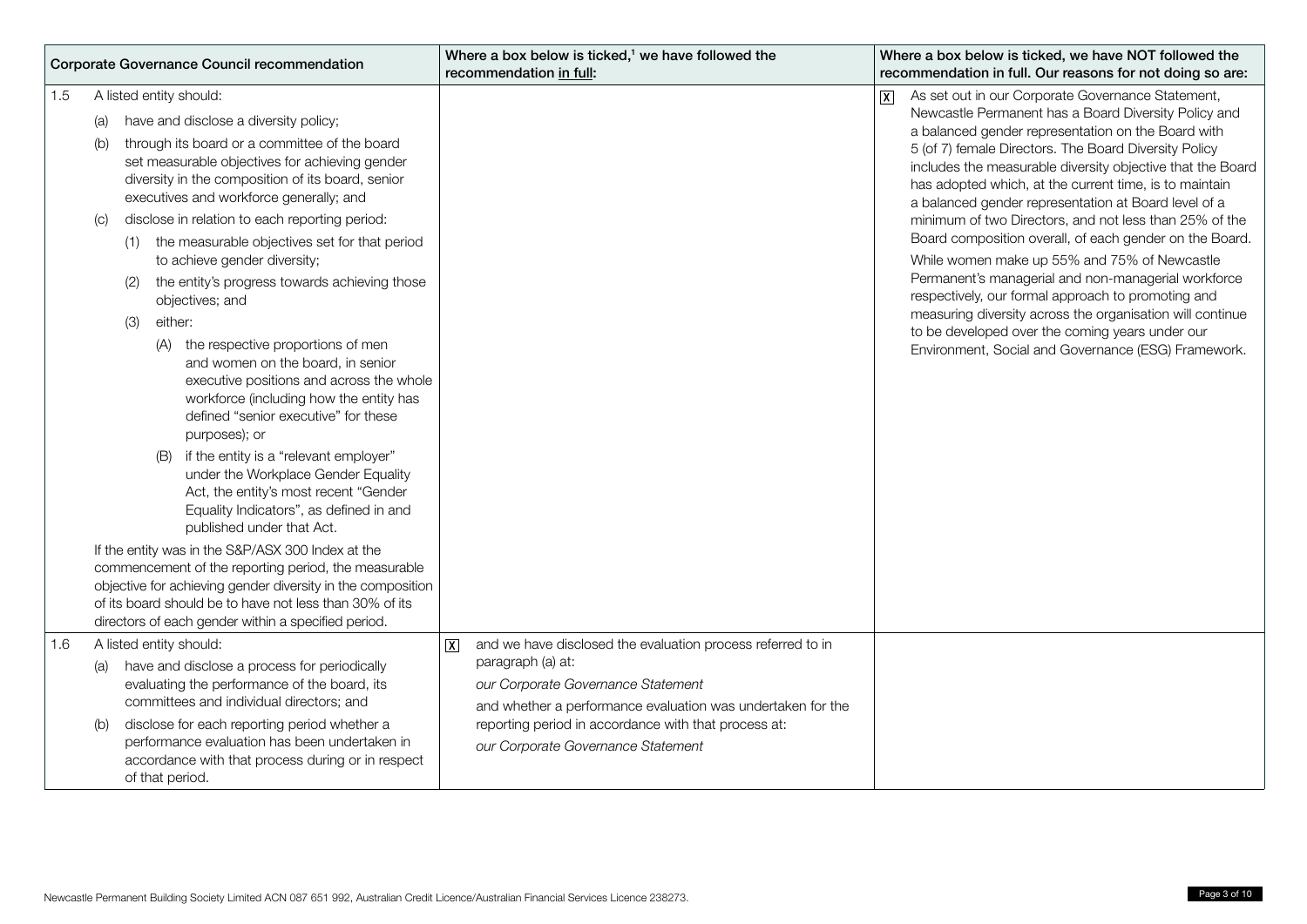| Corporate Governance Council recommendation |            | Where a box below is ticked, <sup>1</sup> we have followed the<br>recommendation in full:                                                                                                                                                                                                                                                                                                                                                                                                                                 |                | Where a box below is ticked, we have NOT followed the<br>recommendation in full. Our reasons for not doing so are:                                                                                                                                                                                                                                  |  |
|---------------------------------------------|------------|---------------------------------------------------------------------------------------------------------------------------------------------------------------------------------------------------------------------------------------------------------------------------------------------------------------------------------------------------------------------------------------------------------------------------------------------------------------------------------------------------------------------------|----------------|-----------------------------------------------------------------------------------------------------------------------------------------------------------------------------------------------------------------------------------------------------------------------------------------------------------------------------------------------------|--|
| 1.7                                         | (a)<br>(b) | A listed entity should:<br>have and disclose a process for evaluating the<br>performance of its senior executives at least once<br>every reporting period; and<br>disclose for each reporting period whether a<br>performance evaluation has been undertaken in<br>accordance with that process during or in respect<br>of that period.                                                                                                                                                                                   | $\overline{X}$ | and we have disclosed the evaluation process referred to in<br>paragraph (a) at:<br>our Corporate Governance Statement<br>and whether a performance evaluation was undertaken for the<br>reporting period in accordance with that process at:<br>our Corporate Governance Statement                                                                 |  |
|                                             |            | PRINCIPLE 2 - STRUCTURE THE BOARD TO BE EFFECTIVE AND ADD VALUE                                                                                                                                                                                                                                                                                                                                                                                                                                                           |                |                                                                                                                                                                                                                                                                                                                                                     |  |
| 2.1                                         | (a)        | The board of a listed entity should:<br>have a nomination committee which:<br>has at least three members, a majority of<br>(1)<br>whom are independent directors; and<br>is chaired by an independent director,<br>(2)<br>and disclose:<br>the charter of the committee:<br>(3)<br>the members of the committee; and<br>(4)<br>as at the end of each reporting period,<br>(5)<br>the number of times the committee met<br>throughout the period and the individual<br>attendances of the members at those<br>meetings; or | $\overline{x}$ | The Corporate Governance & Nominations Committee Charter<br>is disclosed on Newcastle Permanent's website at<br>newcastlepermanent.com.au/about-us and pages 39 and 33 of<br>the Annual Report set out the members of the committee, the<br>number of times the committee met throughout the period and<br>individual committee member attendances. |  |
|                                             |            | if it does not have a nomination committee,<br>disclose that fact and the processes it employs to<br>address board succession issues and to ensure<br>that the board has the appropriate balance of<br>skills, knowledge, experience, independence and<br>diversity to enable it to discharge its duties and<br>responsibilities effectively.                                                                                                                                                                             |                |                                                                                                                                                                                                                                                                                                                                                     |  |
| 2.2                                         |            | A listed entity should have and disclose a board skills<br>matrix setting out the mix of skills that the board<br>currently has or is looking to achieve in its membership.                                                                                                                                                                                                                                                                                                                                               | $\overline{x}$ | and we have disclosed our board skills matrix at:<br>our Corporate Governance Statement                                                                                                                                                                                                                                                             |  |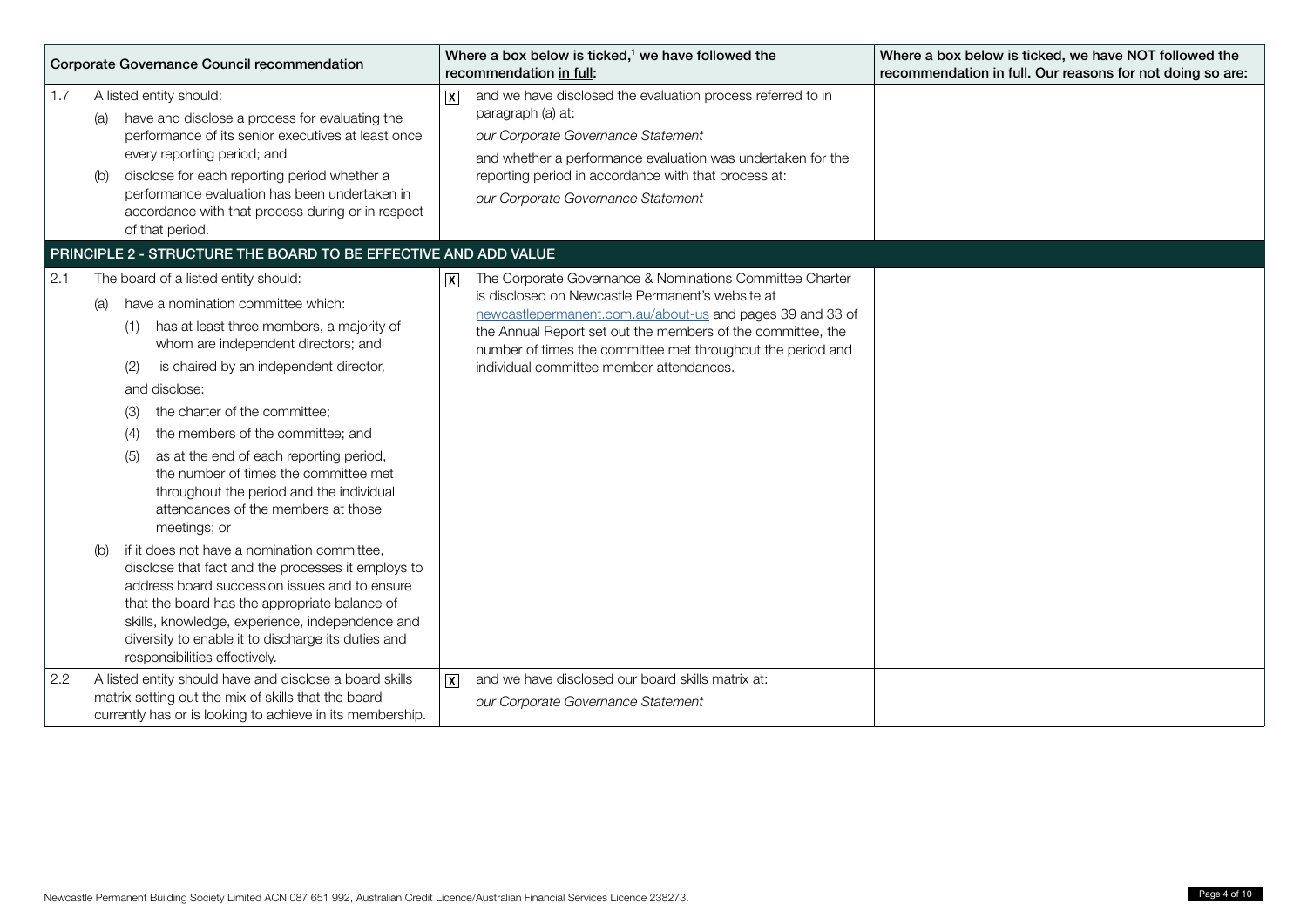| Corporate Governance Council recommendation |                                                                                                                                                                                                                                                                                                                                                                                                                 | Where a box below is ticked, <sup>1</sup> we have followed the<br>recommendation in full:                                                                                                                                                                                                                                                                                                                                                            | Where a box below is ticked, we have NOT followed the<br>recommendation in full. Our reasons for not doing so are:                                                                                                                                                  |
|---------------------------------------------|-----------------------------------------------------------------------------------------------------------------------------------------------------------------------------------------------------------------------------------------------------------------------------------------------------------------------------------------------------------------------------------------------------------------|------------------------------------------------------------------------------------------------------------------------------------------------------------------------------------------------------------------------------------------------------------------------------------------------------------------------------------------------------------------------------------------------------------------------------------------------------|---------------------------------------------------------------------------------------------------------------------------------------------------------------------------------------------------------------------------------------------------------------------|
| 2.3                                         | A listed entity should disclose:<br>the names of the directors considered by the board<br>(a)<br>to be independent directors;<br>if a director has an interest, position, affiliation<br>(b)<br>or relationship of the type described in Box 2.3<br>but the board is of the opinion that it does not<br>compromise the independence of the director, the<br>nature of the interest, position or relationship in | and we have disclosed the names of the directors considered by<br>$\overline{\mathsf{x}}$<br>the board to be independent directors at:<br>page 40 of our Annual Report<br>and, where applicable, the information referred to in paragraph<br>$(b)$ at:<br>not applicable - as set out in our Corporate Governance<br>Statement, all Directors were assessed as independent in August<br>2020 in accordance with the policy and criteria in the Board |                                                                                                                                                                                                                                                                     |
|                                             | question and an explanation of why the board is of<br>that opinion; and<br>the length of service of each director.<br>(C)                                                                                                                                                                                                                                                                                       | Charter and APRA Prudential Standard CPS 510 Governance<br>and the length of service of each director at:<br>page 40 of our Annual Report                                                                                                                                                                                                                                                                                                            |                                                                                                                                                                                                                                                                     |
| 2.4                                         | A majority of the board of a listed entity should be<br>independent directors.                                                                                                                                                                                                                                                                                                                                  | $\boxed{\text{X}}$                                                                                                                                                                                                                                                                                                                                                                                                                                   |                                                                                                                                                                                                                                                                     |
| 2.5                                         | The chair of the board of a listed entity should be an<br>independent director and, in particular, should not be<br>the same person as the CEO of the entity.                                                                                                                                                                                                                                                   | $\boxed{\text{X}}$                                                                                                                                                                                                                                                                                                                                                                                                                                   |                                                                                                                                                                                                                                                                     |
| 2.6                                         | A listed entity should have a program for inducting new<br>directors and for periodically reviewing whether there is<br>a need for existing directors to undertake professional<br>development to maintain the skills and knowledge<br>needed to perform their role as directors effectively.                                                                                                                   | $\overline{X}$                                                                                                                                                                                                                                                                                                                                                                                                                                       |                                                                                                                                                                                                                                                                     |
|                                             | PRINCIPLE 3 - INSTIL A CULTURE OF ACTING LAWFULLY, ETHICALLY AND RESPONSIBLY                                                                                                                                                                                                                                                                                                                                    |                                                                                                                                                                                                                                                                                                                                                                                                                                                      |                                                                                                                                                                                                                                                                     |
| 3.1                                         | A listed entity should articulate and disclose its values.                                                                                                                                                                                                                                                                                                                                                      | and we have disclosed our values at:<br>$\vert x \vert$<br>page 6 of our Annual Report and in our Corporate Governance<br>Statement                                                                                                                                                                                                                                                                                                                  |                                                                                                                                                                                                                                                                     |
| 3.2                                         | A listed entity should:<br>have and disclose a code of conduct for its<br>(a)<br>directors, senior executives and employees; and<br>ensure that the board or a committee of the board<br>(b)<br>is informed of any material breaches of that code.                                                                                                                                                              | $\boxed{\mathsf{X}}$                                                                                                                                                                                                                                                                                                                                                                                                                                 | Newcastle Permanent has a Code of Conduct Policy<br>ℼ<br>as referred to in paragraph (a), but a copy of the policy<br>has not been disclosed. This has not been considered<br>appropriate in the past given Newcastle Permanent's<br>nature as a non-listed entity. |
| 3.3                                         | A listed entity should:<br>have and disclose a whistleblower policy; and<br>(a)<br>ensure that the board or a committee of the board<br>(b)<br>is informed of any material incidents reported<br>under that policy.                                                                                                                                                                                             | and we have disclosed our whistleblower policy at:<br>$ \mathbf{X} $<br>newcastlepermanent.com.au/contact-us                                                                                                                                                                                                                                                                                                                                         |                                                                                                                                                                                                                                                                     |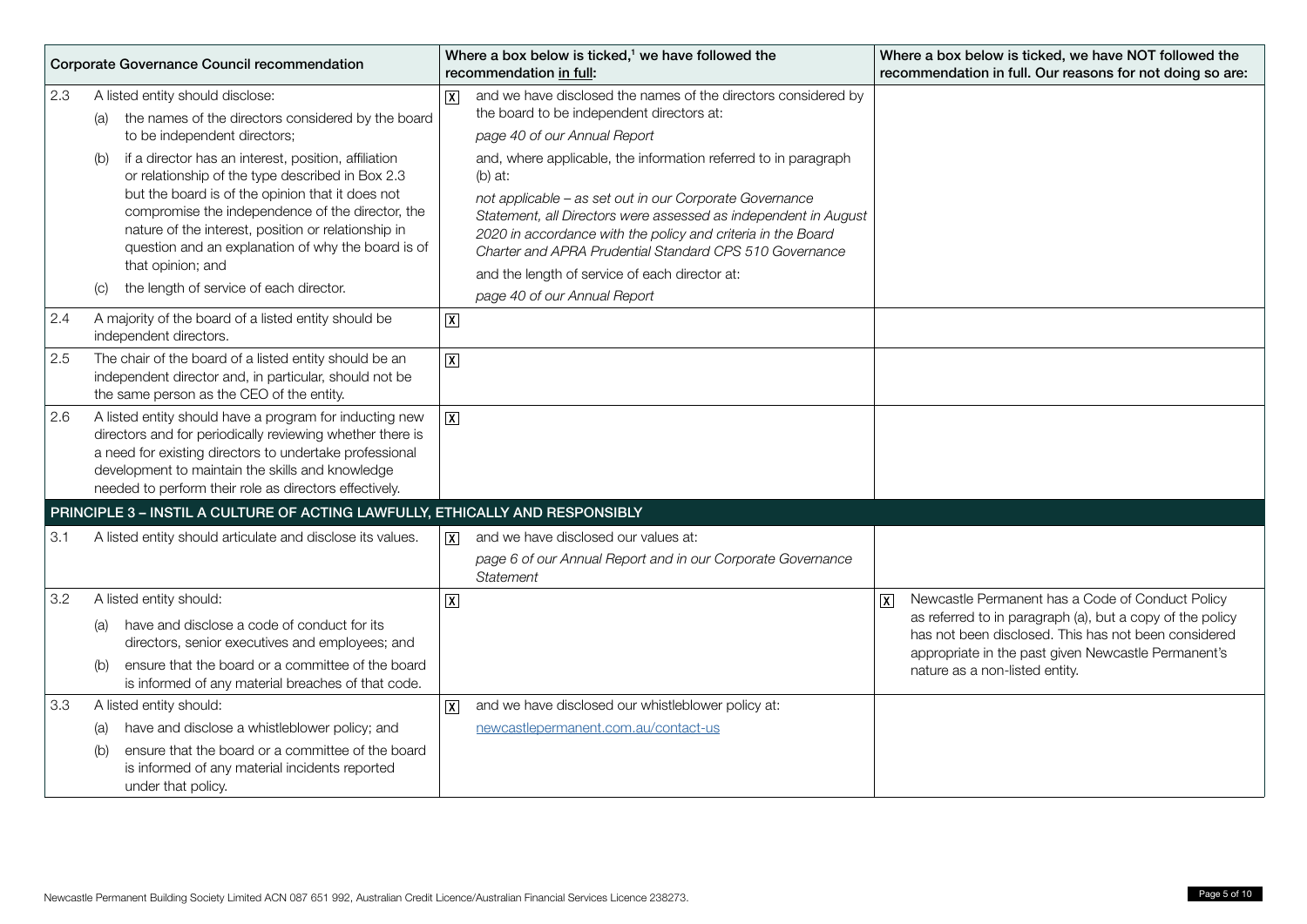|     | Corporate Governance Council recommendation                                                                                                                                                                                                                                                                                                                                                                                                                                                                                                                                                                                                   | Where a box below is ticked, <sup>1</sup> we have followed the<br>recommendation in full:                                                                                                                                                                                                                                      | Where a box below is ticked, we have NOT followed the<br>recommendation in full. Our reasons for not doing so are:                                                                                                                                                                                     |
|-----|-----------------------------------------------------------------------------------------------------------------------------------------------------------------------------------------------------------------------------------------------------------------------------------------------------------------------------------------------------------------------------------------------------------------------------------------------------------------------------------------------------------------------------------------------------------------------------------------------------------------------------------------------|--------------------------------------------------------------------------------------------------------------------------------------------------------------------------------------------------------------------------------------------------------------------------------------------------------------------------------|--------------------------------------------------------------------------------------------------------------------------------------------------------------------------------------------------------------------------------------------------------------------------------------------------------|
| 3.4 | A listed entity should:<br>have and disclose an anti-bribery and corruption<br>(a)<br>policy; and<br>ensure that the board or committee of the board is<br>(b)<br>informed of any material breaches of that policy.                                                                                                                                                                                                                                                                                                                                                                                                                           |                                                                                                                                                                                                                                                                                                                                | Newcastle Permanent has a Fraud and Corruption<br>$\overline{\mathbf{x}}$<br>Control Policy as referred to in paragraph (a), but a copy<br>of the policy has not been disclosed. This has not been<br>considered appropriate in the past given Newcastle<br>Permanent's nature as a non-listed entity. |
|     | PRINCIPLE 4 - SAFEGUARD THE INTEGRITY OF CORPORATE REPORTS                                                                                                                                                                                                                                                                                                                                                                                                                                                                                                                                                                                    |                                                                                                                                                                                                                                                                                                                                |                                                                                                                                                                                                                                                                                                        |
| 4.1 | The board of a listed entity should:<br>have an audit committee which:<br>(a)<br>(1) has at least three members, all of whom are<br>non-executive directors and a majority of<br>whom are independent directors; and<br>is chaired by an independent director, who is<br>(2)<br>not the chair of the board,<br>and disclose:<br>the charter of the committee:<br>(3)<br>the relevant qualifications and experience of<br>(4)<br>the members of the committee; and<br>in relation to each reporting period, the<br>(5)<br>number of times the committee met<br>throughout the period and the individual<br>attendances of the members at those | The Audit Committee Charter is disclosed on Newcastle<br> x <br>Permanent's website at newcastlepermanent.com.au/about-<br>us and pages 39 and 33 of the Annual Report set out the<br>members of the committee, the number of times the committee<br>met throughout the period and individual committee member<br>attendances. |                                                                                                                                                                                                                                                                                                        |
|     | meetings; or<br>if it does not have an audit committee, disclose<br>(b)<br>that fact and the processes it employs that<br>independently verify and safeguard the integrity of<br>its corporate reporting, including the processes<br>for the appointment and removal of the external<br>auditor and the rotation of the audit engagement<br>partner.                                                                                                                                                                                                                                                                                          |                                                                                                                                                                                                                                                                                                                                |                                                                                                                                                                                                                                                                                                        |
| 4.2 | The board of a listed entity should, before it approves<br>the entity's financial statements for a financial period,<br>receive from its CEO and CFO a declaration that, in their<br>opinion, the financial records of the entity have been<br>properly maintained and that the financial statements<br>comply with the appropriate accounting standards<br>and give a true and fair view of the financial position<br>and performance of the entity and that the opinion has<br>been formed on the basis of a sound system of risk<br>management and internal control which is operating<br>effectively.                                     | $\overline{\mathbf{X}}$                                                                                                                                                                                                                                                                                                        |                                                                                                                                                                                                                                                                                                        |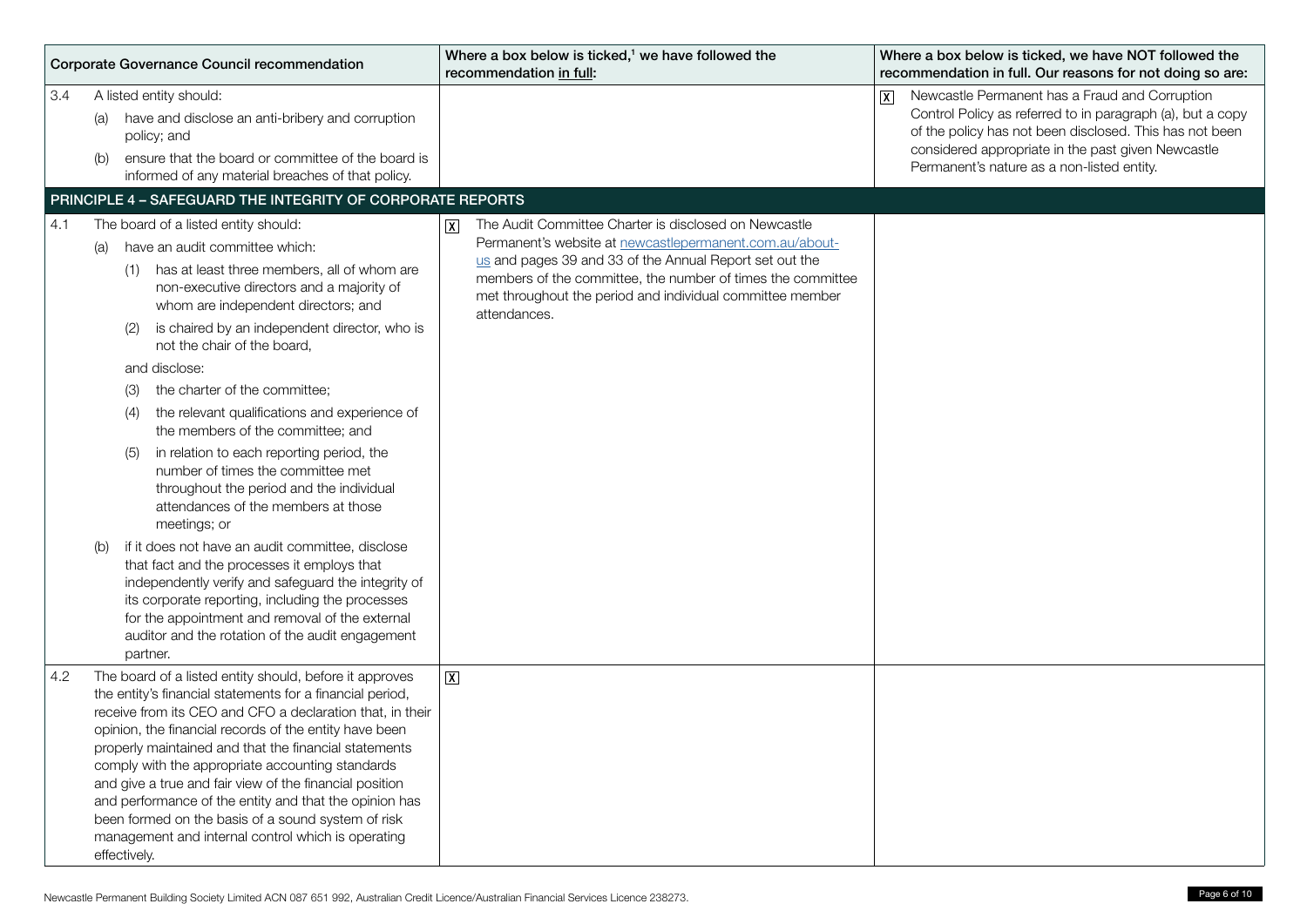| Corporate Governance Council recommendation |                                                                                                                                                                                                                    | Where a box below is ticked, <sup>1</sup> we have followed the<br>recommendation in full: |                                                                                                                                                                                                                                                                                                                                                           | Where a box below is ticked, we have NOT followed the<br>recommendation in full. Our reasons for not doing so are: |                                                                   |
|---------------------------------------------|--------------------------------------------------------------------------------------------------------------------------------------------------------------------------------------------------------------------|-------------------------------------------------------------------------------------------|-----------------------------------------------------------------------------------------------------------------------------------------------------------------------------------------------------------------------------------------------------------------------------------------------------------------------------------------------------------|--------------------------------------------------------------------------------------------------------------------|-------------------------------------------------------------------|
| 4.3                                         | A listed entity should disclose its process to verify the<br>integrity of any periodic corporate report it releases to<br>the market that is not audited or reviewed by an external<br>auditor.                    | $\boxed{\mathsf{X}}$                                                                      |                                                                                                                                                                                                                                                                                                                                                           |                                                                                                                    |                                                                   |
|                                             | PRINCIPLE 5 - MAKE TIMELY AND BALANCED DISCLOSURE                                                                                                                                                                  |                                                                                           |                                                                                                                                                                                                                                                                                                                                                           |                                                                                                                    |                                                                   |
| 5.1                                         | A listed entity should have and disclose a written policy<br>for complying with its continuous disclosure obligations<br>under listing rule 3.1.                                                                   |                                                                                           |                                                                                                                                                                                                                                                                                                                                                           |                                                                                                                    | Not applicable for Newcastle Permanent as a non-listed<br>entity. |
| 5.2                                         | A listed entity should ensure that its board receives<br>copies of all material market announcements promptly<br>after they have been made.                                                                        |                                                                                           |                                                                                                                                                                                                                                                                                                                                                           | $\vert x \vert$                                                                                                    | Not applicable for Newcastle Permanent as a non-listed<br>entity. |
| 5.3                                         | A listed entity that gives a new and substantive<br>investor or analyst presentation should release a<br>copy of the presentation materials on the ASX Market<br>Announcements Platform ahead of the presentation. |                                                                                           |                                                                                                                                                                                                                                                                                                                                                           | $\overline{\mathbf{X}}$                                                                                            | Not applicable for Newcastle Permanent as a non-listed<br>entity. |
|                                             | PRINCIPLE 6 - RESPECT THE RIGHTS OF SECURITY HOLDERS                                                                                                                                                               |                                                                                           |                                                                                                                                                                                                                                                                                                                                                           |                                                                                                                    |                                                                   |
| 6.1                                         | A listed entity should provide information about itself and $ \overline{x} $<br>its governance to investors via its website.                                                                                       |                                                                                           | and we have disclosed information about Newcastle Permanent<br>and its governance at:<br>newcastlepermanent.com.au/about-us<br>newcastlepermanent.com.au/about-us/directors-and-executive-<br>management                                                                                                                                                  |                                                                                                                    |                                                                   |
| 6.2                                         | A listed entity should have an investor relations program<br>that facilitates effective two-way communication with<br>investors.                                                                                   | $\boxed{\mathbf{X}}$                                                                      | As a mutual entity, and as outlined in our Corporate Governance<br>Statement, our customers are our 'members' and we engage<br>with them through various channels including our website,<br>newsletter, statements and other communications, surveys<br>and market research and customer service contact points for<br>enquiries, complaints or feedback. |                                                                                                                    |                                                                   |
| 6.3                                         | A listed entity should disclose how it facilitates and<br>encourages participation at meetings of security<br>holders.                                                                                             | $\overline{X}$                                                                            | and we have disclosed how we facilitate and encourage<br>participation at meetings of security holders at:<br>our Corporate Governance Statement                                                                                                                                                                                                          |                                                                                                                    |                                                                   |
| 6.4                                         | A listed entity should ensure that all substantive<br>resolutions at a meeting of security holders are decided<br>by a poll rather than by a show of hands.                                                        | $\boxed{\text{X}}$                                                                        |                                                                                                                                                                                                                                                                                                                                                           |                                                                                                                    |                                                                   |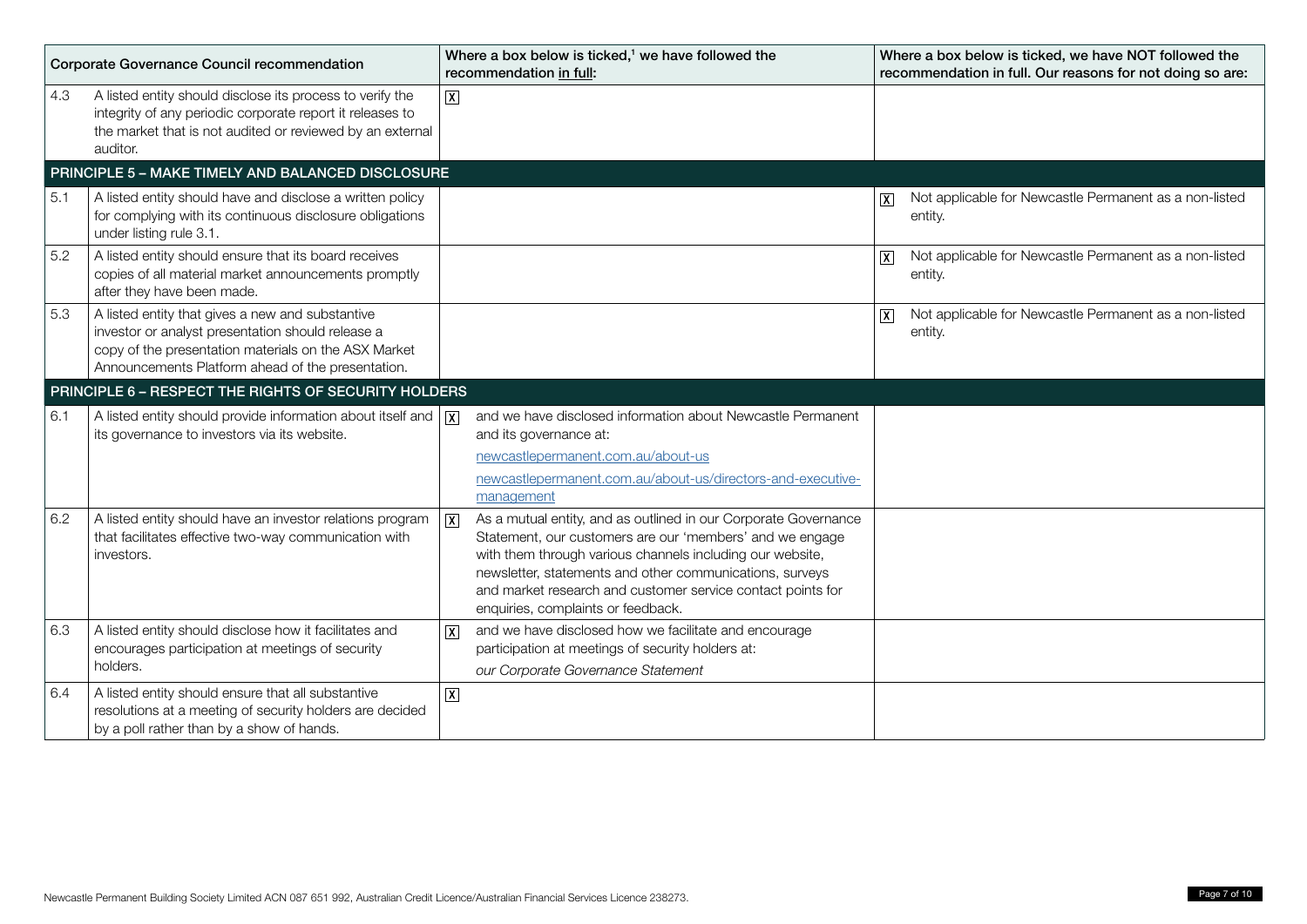| Corporate Governance Council recommendation |                                                                                                                                                                                                                                                                                                                                                                                                                                                                                                                                                                                                                                                                                    | Where a box below is ticked, <sup>1</sup> we have followed the<br>recommendation in full:                                                                                                                                                                                                                                                         | Where a box below is ticked, we have NOT followed the<br>recommendation in full. Our reasons for not doing so are: |
|---------------------------------------------|------------------------------------------------------------------------------------------------------------------------------------------------------------------------------------------------------------------------------------------------------------------------------------------------------------------------------------------------------------------------------------------------------------------------------------------------------------------------------------------------------------------------------------------------------------------------------------------------------------------------------------------------------------------------------------|---------------------------------------------------------------------------------------------------------------------------------------------------------------------------------------------------------------------------------------------------------------------------------------------------------------------------------------------------|--------------------------------------------------------------------------------------------------------------------|
| 6.5                                         | A listed entity should give security holders the<br>option to receive communications from, and send<br>communications to, the entity and its security registry<br>electronically.                                                                                                                                                                                                                                                                                                                                                                                                                                                                                                  | $\overline{X}$                                                                                                                                                                                                                                                                                                                                    |                                                                                                                    |
|                                             | PRINCIPLE 7 - RECOGNISE AND MANAGE RISK                                                                                                                                                                                                                                                                                                                                                                                                                                                                                                                                                                                                                                            |                                                                                                                                                                                                                                                                                                                                                   |                                                                                                                    |
| 7.1                                         | The board of a listed entity should:<br>have a committee or committees to oversee risk,<br>(a)<br>each of which:<br>has at least three members, a majority of<br>(1)<br>whom are independent directors; and<br>is chaired by an independent director,<br>(2)<br>and disclose:<br>the charter of the committee;<br>(3)<br>the members of the committee; and<br>(4)<br>as at the end of each reporting period,<br>(5)<br>the number of times the committee met<br>throughout the period and the individual<br>attendances of the members at those<br>meetings; or<br>if it does not have a risk committee or committees<br>(b)<br>that satisfy (a) above, disclose that fact and the | The Risk Committee Charter is disclosed on Newcastle<br>$\overline{\mathsf{x}}$<br>Permanent's website at newcastlepermanent.com.au/about-<br>us and pages 39 and 33 of the Annual Report set out the<br>members of the committee, the number of times the committee<br>met throughout the period and individual committee member<br>attendances. |                                                                                                                    |
|                                             | processes it employs for overseeing the entity's risk<br>management framework.                                                                                                                                                                                                                                                                                                                                                                                                                                                                                                                                                                                                     |                                                                                                                                                                                                                                                                                                                                                   |                                                                                                                    |
| 7.2                                         | The board or a committee of the board should:<br>review the entity's risk management framework at<br>(a)<br>least annually to satisfy itself that it continues to<br>be sound and that the entity is operating with due<br>regard to the risk appetite set by the board; and<br>disclose, in relation to each reporting period,<br>(b)<br>whether such a review has taken place.                                                                                                                                                                                                                                                                                                   | and we have disclosed whether a review of the entity's risk<br>$ \mathbf{X} $<br>management framework was undertaken during the reporting<br>period at:<br>our Corporate Governance Statement                                                                                                                                                     |                                                                                                                    |
| 7.3                                         | A listed entity should disclose:<br>if it has an internal audit function, how the function<br>(a)<br>is structured and what role it performs; or<br>if it does not have an internal audit function, that<br>(b)<br>fact and the processes it employs for evaluating<br>and continually improving the effectiveness of its<br>governance, risk management and internal control<br>processes                                                                                                                                                                                                                                                                                         | and we have disclosed how our internal audit function is<br>$\overline{X}$<br>structured and what role it performs at:<br>our Corporate Governance Statement                                                                                                                                                                                      |                                                                                                                    |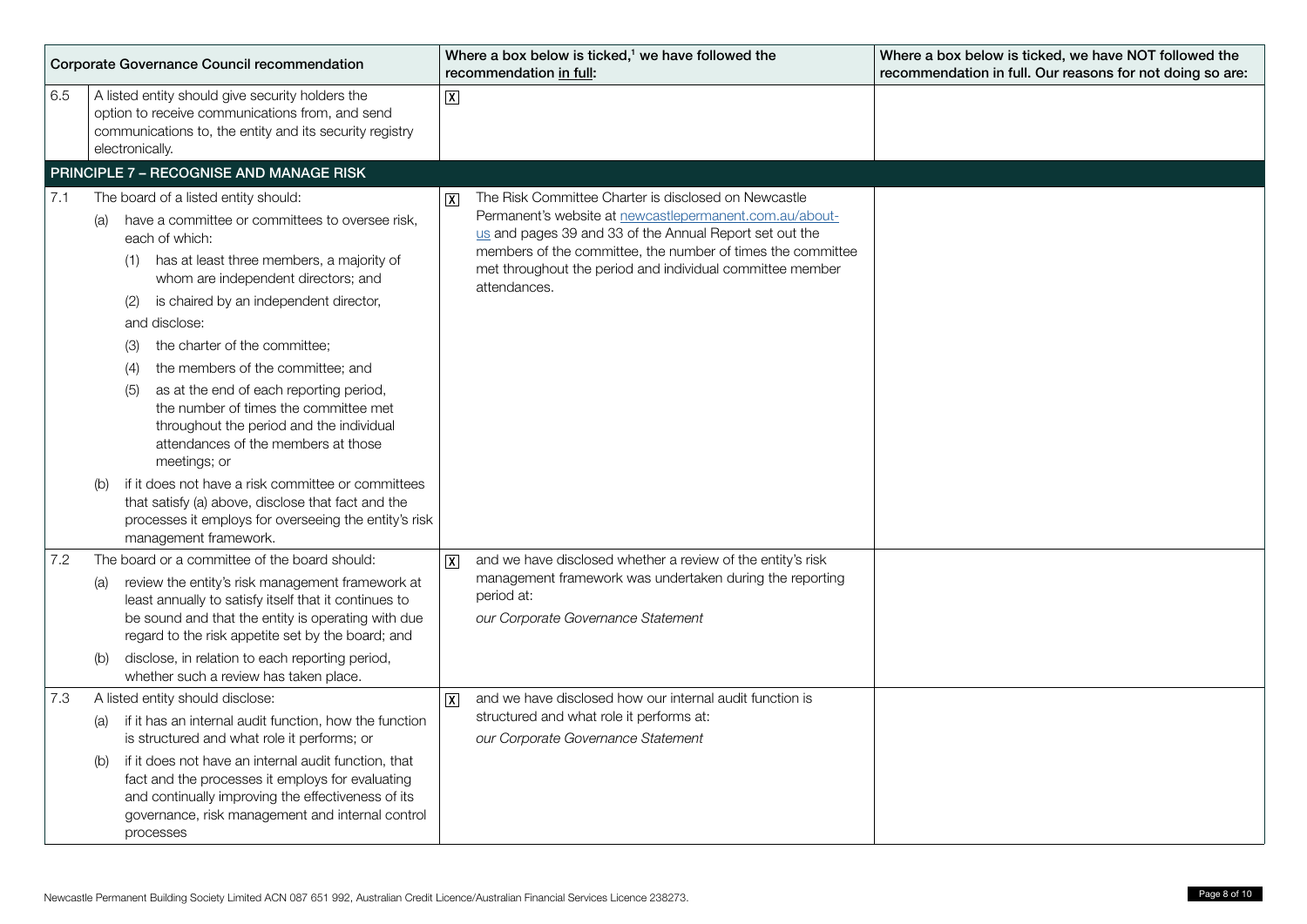| Corporate Governance Council recommendation |                                                                                                                                                                                                                                                                                                                                                                                                                                                                                                                                                                                                                                                                                                                                                                                                                        |                 | Where a box below is ticked, <sup>1</sup> we have followed the<br>recommendation in full:                                                                                                                                                                                                                                                |                         | Where a box below is ticked, we have NOT followed the<br>recommendation in full. Our reasons for not doing so are:                                                                                                                                                                                                                                                                                                                                                                |
|---------------------------------------------|------------------------------------------------------------------------------------------------------------------------------------------------------------------------------------------------------------------------------------------------------------------------------------------------------------------------------------------------------------------------------------------------------------------------------------------------------------------------------------------------------------------------------------------------------------------------------------------------------------------------------------------------------------------------------------------------------------------------------------------------------------------------------------------------------------------------|-----------------|------------------------------------------------------------------------------------------------------------------------------------------------------------------------------------------------------------------------------------------------------------------------------------------------------------------------------------------|-------------------------|-----------------------------------------------------------------------------------------------------------------------------------------------------------------------------------------------------------------------------------------------------------------------------------------------------------------------------------------------------------------------------------------------------------------------------------------------------------------------------------|
| 7.4                                         | A listed entity should disclose whether it has any<br>material exposure to environmental or social risks and,<br>if it does, how it manages or intends to manage those<br>risks.                                                                                                                                                                                                                                                                                                                                                                                                                                                                                                                                                                                                                                       |                 |                                                                                                                                                                                                                                                                                                                                          | $\overline{\mathbf{x}}$ | As set out in our Corporate Governance Statement,<br>climate-related risks are monitored and assessed in<br>line with Newcastle Permanent's Risk Management<br>Framework. We recognise that climate-related risks are<br>evolving and require close monitoring, and our approach<br>for managing these emerging risks through the Risk<br>Management Framework will, as appropriate, utilise and<br>align with relevant regulatory guidance provided by APRA<br>(once finalised). |
|                                             | PRINCIPLE 8 - REMUNERATE FAIRLY AND RESPONSIBLY                                                                                                                                                                                                                                                                                                                                                                                                                                                                                                                                                                                                                                                                                                                                                                        |                 |                                                                                                                                                                                                                                                                                                                                          |                         |                                                                                                                                                                                                                                                                                                                                                                                                                                                                                   |
| 8.1                                         | The board of a listed entity should:<br>have a remuneration committee which:<br>(a)<br>(1) has at least three members, a majority of<br>whom are independent directors; and<br>is chaired by an independent director,<br>(2)<br>and disclose:<br>the charter of the committee;<br>(3)<br>the members of the committee; and<br>(4)<br>as at the end of each reporting period,<br>(5)<br>the number of times the committee met<br>throughout the period and the individual<br>attendances of the members at those<br>meetings; or<br>if it does not have a remuneration committee,<br>(b)<br>disclose that fact and the processes it employs for<br>setting the level and composition of remuneration<br>for directors and senior executives and ensuring<br>that such remuneration is appropriate and not<br>excessive. | $\vert x \vert$ | The Remuneration & People Committee Charter is disclosed on<br>Newcastle Permanent's website at newcastlepermanent.com.au/<br>about-us and pages 39 and 33 of the Annual Report set out the<br>members of the committee, the number of times the committee<br>met throughout the period and individual committee member<br>attendances.  | $\overline{X}$          |                                                                                                                                                                                                                                                                                                                                                                                                                                                                                   |
| 8.2                                         | A listed entity should separately disclose its policies and<br>practices regarding the remuneration of non-executive<br>directors and the remuneration of executive directors<br>and other senior executives.                                                                                                                                                                                                                                                                                                                                                                                                                                                                                                                                                                                                          | $\sqrt{X}$      | and we have disclosed separately our remuneration policies and<br>practices regarding the remuneration of non-executive directors<br>and the remuneration of senior executives at:<br>our Corporate Governance Statement and regulatory<br>remuneration disclosures for the purposes of Prudential Standard<br>APS 330 Public Disclosure |                         |                                                                                                                                                                                                                                                                                                                                                                                                                                                                                   |